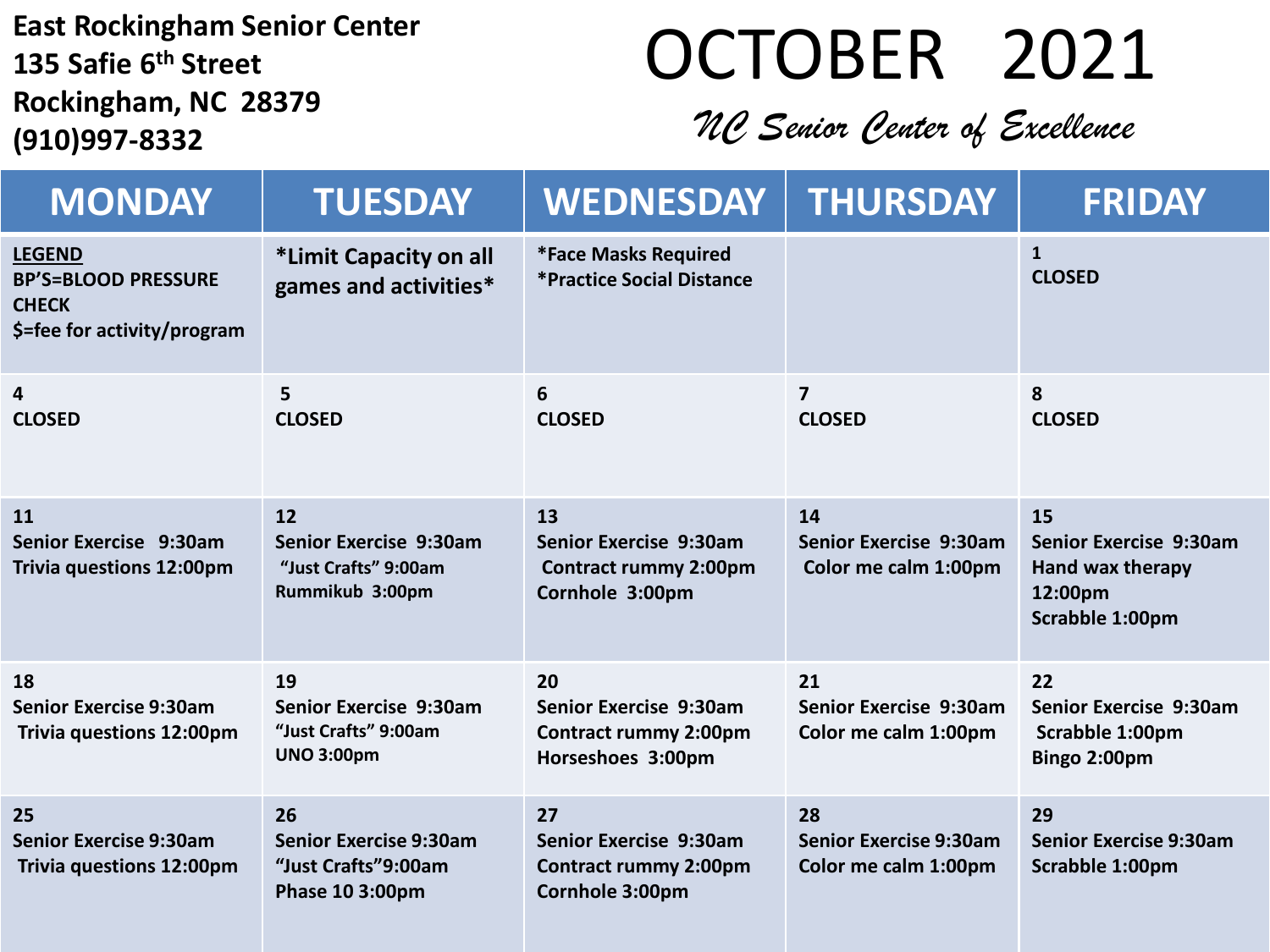Ellerbe Senior Center 306 Millstone Road, Ellerbe, NC 28338 910-652-6006

# October 2021

| <b>Monday</b>                                                          | <b>Tuesday</b>                                                                  | Wednesday                                                   | <b>Thursday</b>                                                                                             | <b>Friday</b>                                                        |
|------------------------------------------------------------------------|---------------------------------------------------------------------------------|-------------------------------------------------------------|-------------------------------------------------------------------------------------------------------------|----------------------------------------------------------------------|
| Legend:<br>$$ = Fee for$<br>program/activity<br>*= Seating is limited  | *Masks are required<br>* Practice social<br>distancing                          |                                                             |                                                                                                             | $\mathbf{1}$<br>Walk @ 9:00am                                        |
| 4<br>Walk @ 9:00am<br>Bingo @ 12pm with<br>Richmond Co. Hospice        | 5<br>Walk @ 9:00am<br>Sheila Raye with Theraputic<br><b>Alternatives</b>        | 6<br>Walk @ 9:00am<br>Contract rummy                        | $\overline{7}$<br>Walk @ 9:00am<br>Exercise @ 10:30am with<br>Sherry /Bingo @12pm with<br>Corner Stone Ins. | 8<br>Walk @ 9:00am<br><b>Bingo with Community</b><br>Hospice @ 12:15 |
| 11<br>Walk @ 9:00am<br>Bingo @ 12pmwith<br><b>Premier Benefits</b>     | 12<br>Walk @ 9:00am<br><b>Birthday Party with First</b><br>Carolin Care @ 12:15 | 13<br>Walk @ 9:00am<br><b>Trip to Hammericks</b><br>@9:00am | 14<br>Walk @ 9:00am Exercise<br>with Sherry @10:30am<br><b>Bingo with Richmond</b><br>Pines 12pm            | 15<br>Walk @ 9:00am                                                  |
| 18<br>Walk @ 9:00am<br><b>Bingo with Simply</b><br>Medical Supply 12pm | 19<br>Walk @ 9:00<br>Crafts with Kim Hotter                                     | 20<br>Walk @ 9:00am<br><b>Aggravation</b>                   | 21<br>Walk @ 9:00am/ Exercise<br>with Sherry @ 10:30am<br>Bingo with Humana @<br>12pm                       | 22<br>Walk @ 9:00am                                                  |
| 25<br>Walk @ 9:00am<br>Bingo with Judy @12pm                           | 26<br>Walk @ 9:00am<br>Rummikub                                                 | 27<br>Walk @ 9:00am                                         | 28<br>Walk @ 9:00am Exercise<br>with Sherry@10:30am<br>Bingo with Autumn Care<br>@12pm                      | 29<br>Walk @9:00am                                                   |